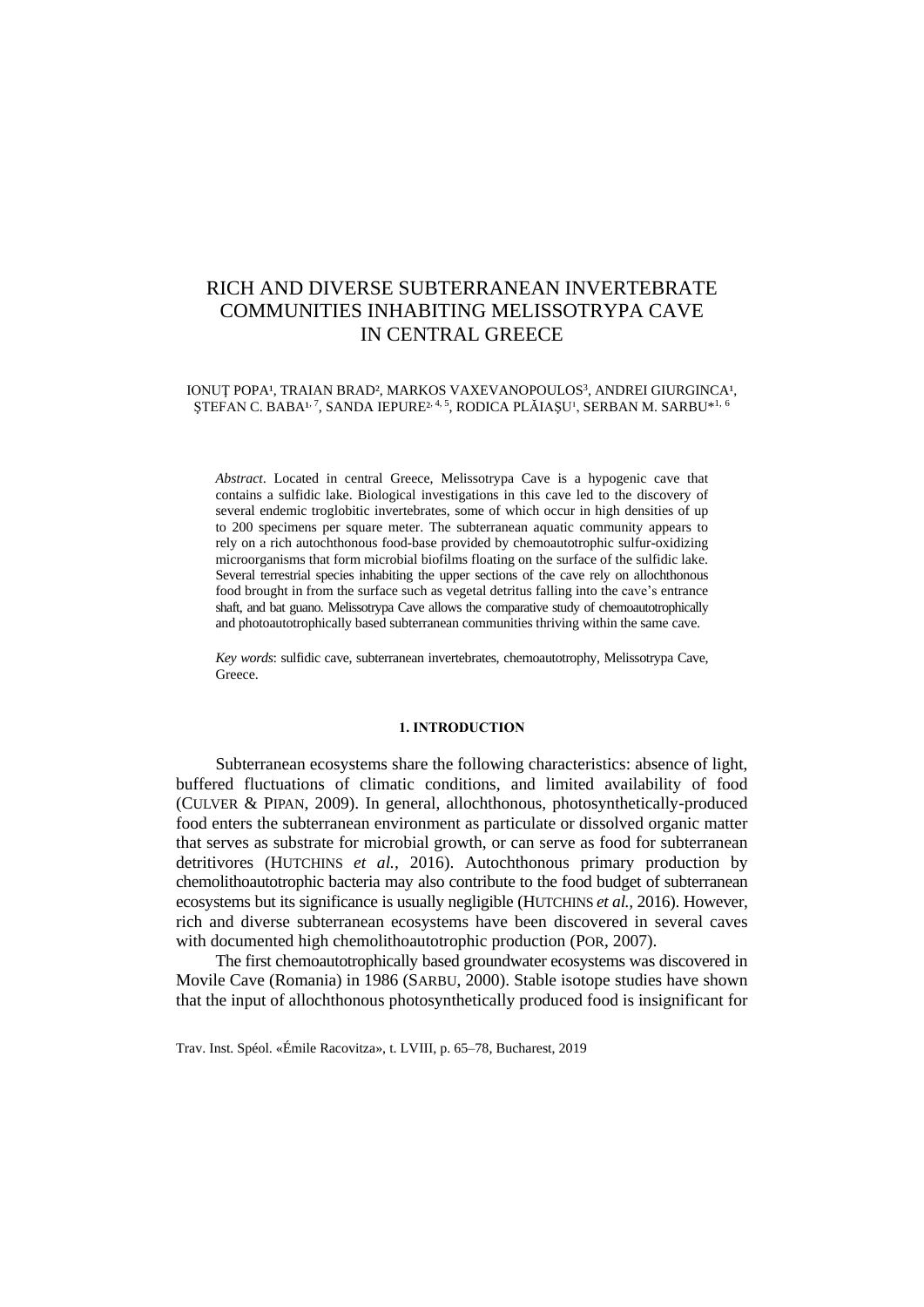this system (SARBU *et al.,* 1996). The trophic basis for the underground community is produced by sulfur- and methane-oxidizing and nitrifying bacteria that oxidize the reduced compounds present in the groundwater using oxygen from the cave atmosphere as electron acceptor (HUTCHINS *et al.,* 2016). A few additional chemoautotrophically based underground ecosystems have been studied, most notably in the Frasassi cave system, Italy (SARBU *et al*., 2000) and in Ayyalon Cave and Tabgha Spring in Israel (POR *et al*., 2007).

The discovery in 2010 of a rich population of niphargid amphipods in a sulfidic lake located in Melissotrypa Cave in central Greece drew our attention to the study of its subterranean ecosystem. We present the subterranean invertebrate community discovered in this cave.

Melissotrypa Cave (39°52'40"N, 22°02'57"E, UTM 34N, WGS 84) is a hypogenic cave developed in marble and is located close to Elassona, in central Greece, at the altitude of 299 m (VAXEVANOPOULOS, 2006). The cave contains a 5 m deep sulfidic lake and two non-sulfidic lakes located in the southern- and eastern maze areas (Fig. 1). Temperatures of 16° to 19°C have been measured in the air and in the lakes.



Fig. 1. Map (plan) of Melissotrypa Cave (modified after Vaxevanopoulos, 2006). The location of the cave in the Greek Mainland is marked with a star.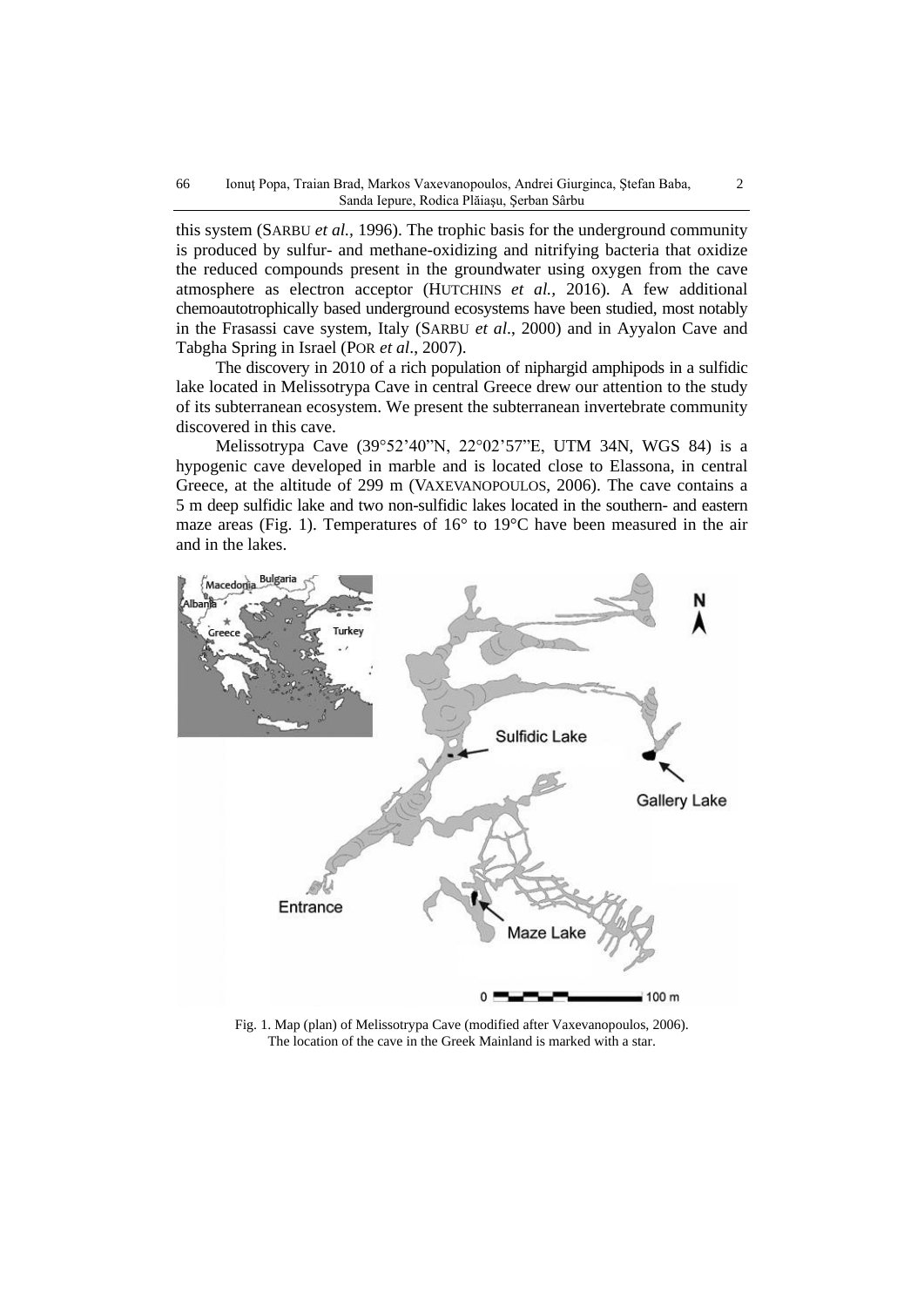# **2. MATERIAL AND METHODS**

The first systematic observations and sampling of the community of aquatic cave adapted invertebrates was performed in September 2012 when the Sulfidic Lake and the Gallery Lake were visited. Subsequent research expeditions  $(2013 - 2018)$ led to the detailed survey of the aquatic as well as the terrestrial fauna inhabiting the cave (Fig. 1). The aquatic fauna was sampled using tweezers, large pipettes and planktonic nets. For the terrestrial fauna, we used direct sampling with tweezers. All the aquatic and terrestrial specimens were transferred and preserved in 96% ethyl alcohol.

#### **3. RESULTS AND DISCUSSIONS**

To date, 30 species of invertebrates were identified: 16 aquatic species (Table 1) and 14 terrestrial species (Table 2).

#### 3.1. AQUATIC FAUNA

The aquatic fauna of Melissotrypa Cave is represented by 16 species of stygobionts which thrive in the three underground lakes (Fig. 1). Seven species are common in both sulfidic and non-sulfidic waters, three species are only present in the Sulfidic Lake, while six other species are only present in the two non-sulfidic lakes (Table 1). The high diversity of aquatic invertebrates in the Sulfidic Lake is presumed to be the consequence of a rich food base produced *in-situ* by chemoautotrophic sulfuroxidizing microorganisms (J.-F. Flot, pers. comm.).

#### **Dendrocoelidae** (Det. G. A. Stocchino)

Flatworms are represented by a relatively dense population (10-15 specimens  $\times$  m<sup>-2</sup>) of *Dendrocoelum* sp. (Tricladidae) that only inhabits the Sulfidic Lake (G.A. Stocchino, pers. comm.). Being predatory, they feed presumably on the abundant populations of ciliate protozoans and on cyclopoid copepods, but they may also consume the floating microbial biofilms that develop on the lake surface. They swim under the water surface or crawl on the limestone cave walls in shallower water. Similar *Dendrocoelum* species have been described from chemoautotrophically-based ecosystems in Movile Cave in Romania: *Dendrocoelum obstinatum* Stocchino & Sluys, 2017 (STOCCHINO *et al*., 2017a), and in the Frasassi Caves in Italy: *Dendrocoelum leporii* Stocchino & Sluys, 2017 (STOCCHINO *et al*., 2017b). The species in Melissotrypa Cave may become the subject of yet another new species description.

# **Annelida** (Det. P. Martin)

Two species of oligochaetes (Clitellata) have been found so far in Melissotrypa Cave (P. Martin, pers. comm.). Specimens of *Haplotaxis* sp. nov. and *Delaya* sp.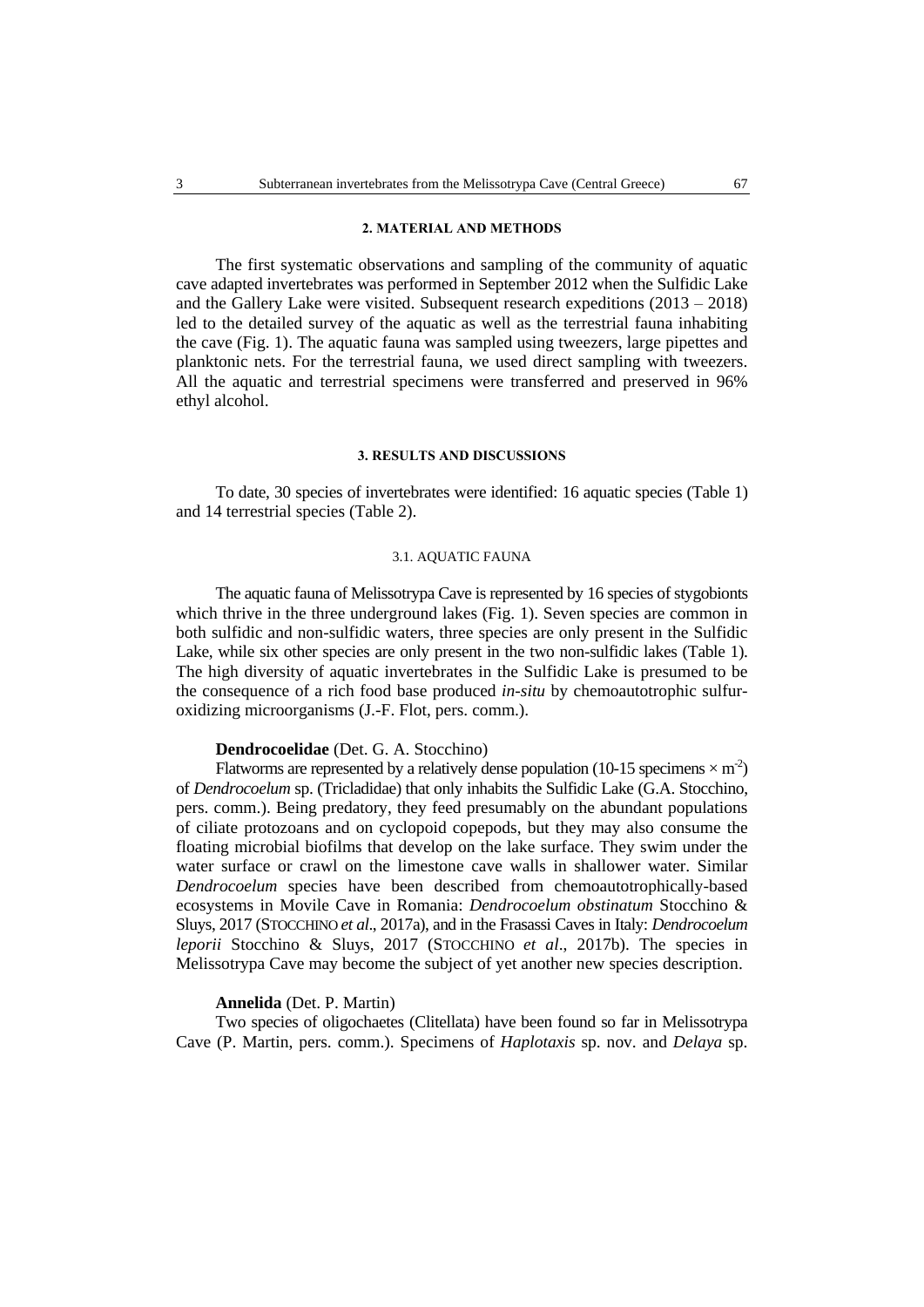nov. have been collected both in the Sulfidic Lake as well as in the Gallery Lake. Both species are new for science, endemic to this cave and currently under description. Preliminary molecular analyses suggest a sister relationship of *Haplotaxis* sp. nov. with an undescribed species from Sweden, belonging to a clade which groups the European species. *Delaya* sp. nov. resembles and is a sister species to *Delaya bureschi* (Michaelsen, 1925) known from the Balkan Peninsula (Macedonia, Bulgaria, Slovenia) and Banat (SW Romania).

# **Gastropoda** (Det. A. Falniowski)

Two new and endemic species of aquatic gastropods (Truncatelloidea, Caenogastropoda) were described from Melissotrypa Cave (FALNIOWSKI & SARBU, 2015). Both the turriform *Iglica hellenica* Falniowski & Sarbu, 2015 (Moitessieriidae) and the valvatiform-tronchiform *Daphniolla magdalenae* Falniowski & Sarbu, 2015 (Hydrobiidae) were first collected in the Sulfidic Lake, but later they were observed in larger numbers crawling on rocks and sediments in the non-sulfidic Gallery Lake. Both species are only known from the type locality.

#### **Ostracoda** (Det. S. Iepure)

Relatively rich populations of ostracods belonging to the genus *Mixtacandona* Klie, 1938 are present in the Sulfidic Lake and in the Gallery Lake. The specimens of *Mixtacandona* found in Melissotrypa Cave show close morphological similarities with *Mixtacandona idrisi* Mazzini & Rossetti, 2017, the most southern species reported to date, and described from a cave near Palermo in Sicily (MAZZINI *et al*., 2017). *Mixtacandona* is one of the most diverse genera of ostracods represented by 20 species, all stygobites (MEISCH, 2000). One fossil species of this genus has been reported from the Holocene filling sediments succession in a cave in Umbria (Central Italy) (MAZZINI *et al*., 2017) and other fossil species assigned to four distinct morphotypes of *Mixtacandona* from the species-groups *riongessa* and *laisi-chappuisi* have also been found in Holocene fluvial-cave sediments in the Frasassi Cave System (Marche, Italy) indicating small scale speciation within the genus in the near past (IEPURE *et al*., 2012, PETERSON *et al*., 2013). *Mixtacandona* species are distributed in the Palearctic region and show a high diversification in the Mediterranean area.

#### **Copepoda** (Det. D. M. P. Galassi)

Several specimens of the ciclopoid copepod *Tropocyclops prasinus* (Fischer, 1860) and one juvenile specimen of *Acanthocyclops* sp. were found in the Sulfidic Lake. The non-sulfidic Gallery Lake is inhabited by two harpacticoid species: *Pseudectinosoma reductum* Galassi & De Laurentiis, 1997 and Parastenocarididae gen. sp. and one cyclopoid *Diacyclops maggii* Pesce & Galassi, 1987 (D.M.P. Galassi, pers. comm.). Presumably, *T. prasinus* has a higher tolerance for the toxicity of H2S in the water and this may explain the differences between the distribution of the copepod populations in the two observed lakes.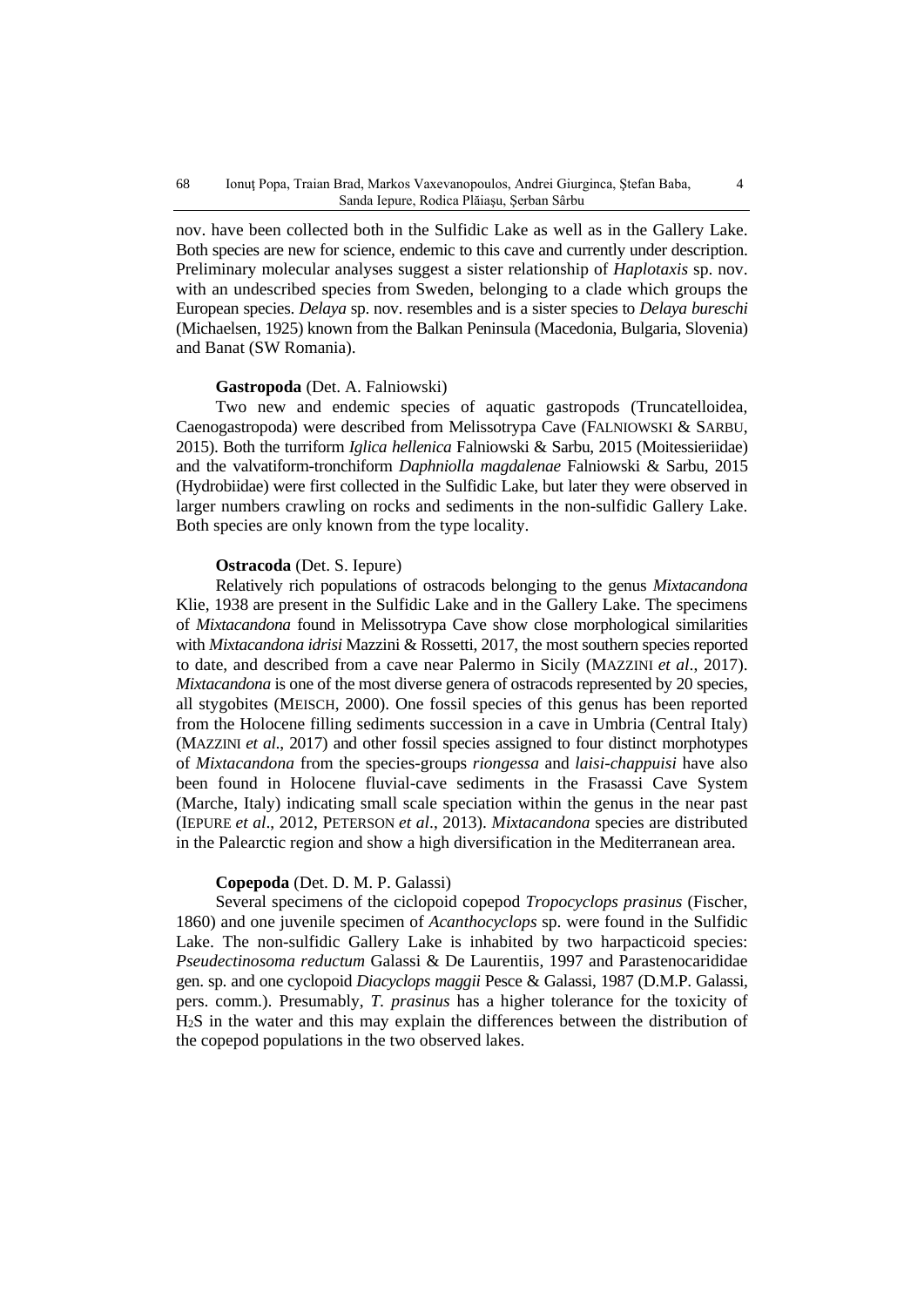# **Isopoda** (Det. S. Prevorcnik)

A new and endemic species of cirolanid isopod *Turcolana lepturoides* Prevorčnik, Konec & Sket, 2016 was described initially from the non-sulfidic Maze Lake (PREVORCNIK *et al*., 2016). Recent field studies have also reported a dense population (5 specimens  $\times$  m<sup>-2</sup>) of this isopod crawling on the walls in the Sulfidic Lake, at depths ranging between 10 and 25 cm, but is has not been observed in shallower water. In August 2017 and July 2018, multiple specimens of *T. lepturoides* were observed walking on the sediments and on the limestone walls in the non-sulfidic Gallery Lake. *Turcolana* is a genus containing mainly species living in fresh and groundwater environments around the eastern Mediterranean. *T. lepturoides* is the first species described from caves in Europe, as all the other species of this genus are from the Middle East.

# **Amphipoda** (Det. C. Fiser)

The amphipods are the best represented aquatic invertebrate group in Melissotrypa Cave. Of the four species found in the cave so far, *Niphargus gammariformis* Fiser in Borko *et al*., 2019 was encountered in all of the lakes, either sulfidic or nonsulfidic. It occurs in very high densities of up to 200 specimens  $\times$  m<sup>-2</sup> in the Sulfidic Lake where it feeds on the rich microbiota covering the water surface and the cave walls (BORKO *et al*., 2019). In addition, a dense population of *Niphargus lindbergi* S. Karaman, 1956 was found in the Gallery Lake (10 specimens  $\times$  m<sup>-2</sup>), while *Niphargus jovanovici* S. Karaman, 1931 was collected so far only from the Maze Lake. Tiny and fragile amphipod specimens belonging to the genus *Bogidiella* (Bogidiellidae family) were collected from the Gallery Lake. All individuals of *Bogidiella* were damaged and a bogidiellid specialist (R. Vonk, the Netherlands) could not identify them beyond the genus level (BORKO *et al*., 2019).

# 3.2. TERRESTRIAL FAUNA

The terrestrial fauna of Melissotrypa Cave is the least studied so far and is represented by 14 invertebrate species (Table 2): one Isopoda, three Araneae, one Opiliones, one Pseudoscorpiones, one Chilopoda, one Diplopoda, three Collembola and three Coleoptera. More field work is needed for a thorough survey of the terrestrial fauna in this cave. The cave entrance consists of a 14 m deep shaft that acts as a trap for surface fauna. Goat skeletons, rodents, snakes, frogs etc., as well as beetles, diplopods, centipedes, terrestrial isopods, and various other species of invertebrates roam the pile of detritus located at the base of the vertical entrance shaft.

### **Isopoda** (Det. G. Gentile)

A rich population of the trichoniscid isopods belonging to the genus *Androniscus* (Verhoef, 1908) inhabits the upper sections of Melissotrypa Cave and feeds on the deposits of guano and vegetal debris originating from the surface. Isolated specimens can rarely be found roaming in the vicinity of the Sulfidic Lake where they appear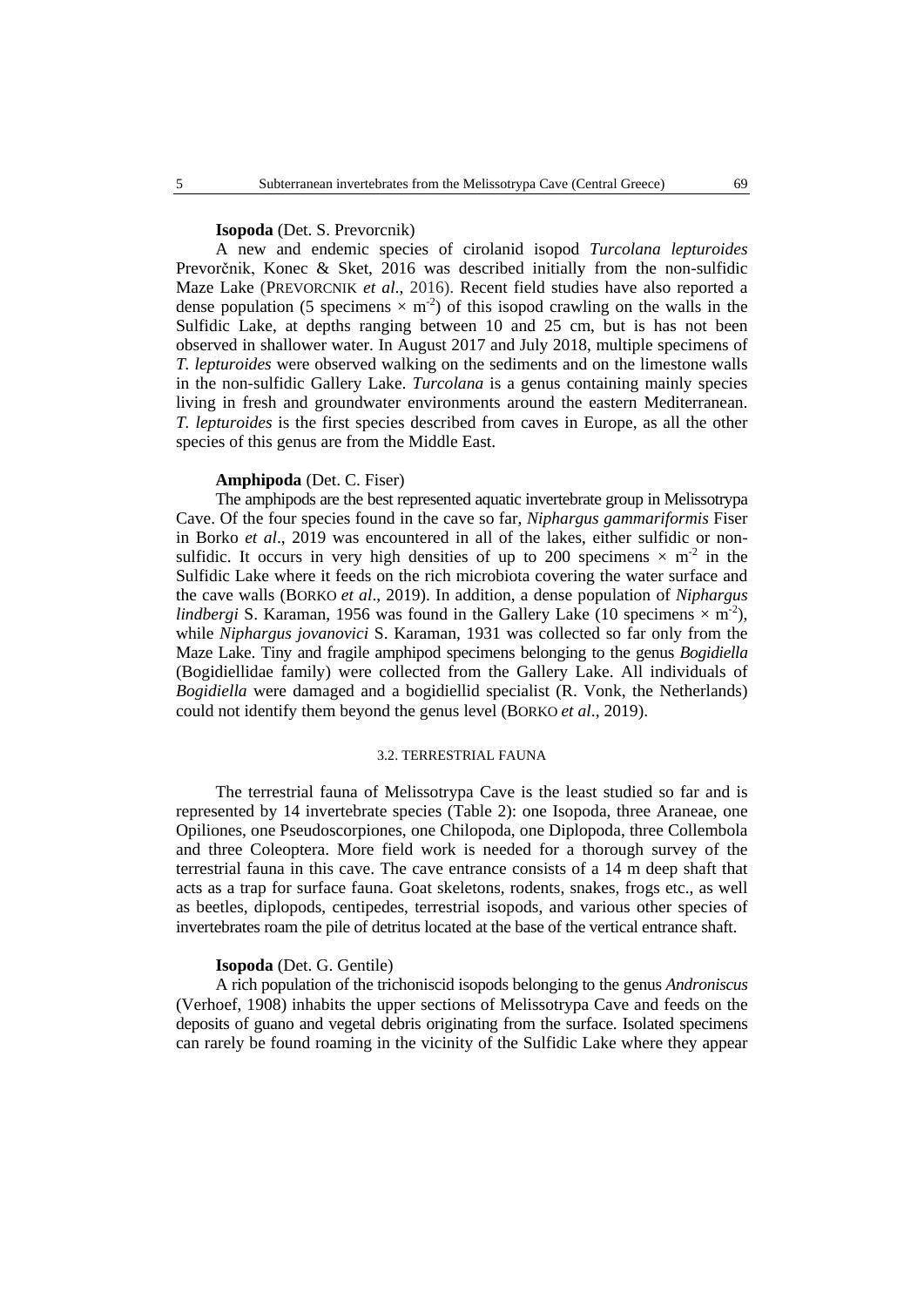to feed on microbial biofilms consisting of sulfur-oxidizing microorganisms. The most common species of this genus is *A. dentiger*, which is frequently found in caves in the southern part of its European distribution range.

#### **Araneae** (Det. A. Nae)

Three species of spiders have been identified (A. Nae, pers. comm.). These are the trogloxene *Microctenonyx subitaneus* (O. Pickard-Cambridge, 1875), *Megalepthyphantes collinus* (L. Koch, 1872) and the troglophile *Histopona thaleri* Gasparo, 2005. *H. thaleri*, endemic species for Greece (MAMMOLA *et al*., 2018), was described by GASPARO, 2005, from Megalo Spilio Cave, altitude 1000 m, Mount Serekas, Monastiraki. The type locality is situated almost 150 km SW of the Melissotrypa Cave. *Histopona laeta* (Kulczynski, 1897), a closely related species, lives in the Carpathian Mountains (Apuseni Mountains, Romania) and in the northern part of the Balkan Peninsula (WEISS & RUSDEA, 1998).

# **Opiliones** (Det. R. Plăiașu)

Several specimens of *Mediostoma stussineri* (Simon, 1885), including juveniles from different developmental stages as well as a female with eggs, were collected from the cave floor. Previous reports on the occurrence of *M. stussineri* both in caves and in epigean habitats warrant its troglophylic assignment. This is the largest species within the genus *Mediostoma*, which includes 12 species (SCHÖNHOFER, 2013). The species has a European distribution and lives at low altitudes in caves as well as in a range of moist surface habitats such as deciduous forests, olive plantations and river valley (MITOV, 2002; MITOV, 2004; MITOV, 2012).

# **Pseudoscorpiones** (Det. R. Dimitrijević & M. Harvey)

One specimen of *Lasiochernes graecus* Beier, 1963, belonging to the Chernetidae family, was recently collected in the upper dry section of the cave. This species has previously been recorded from caves in Greece and from an unspecified locality in Albania. The original description suggests it is a troglophile, although it might even be fully troglobitic.

# **Chilopoda** (Det. Șt. Baba)

We mention here the second record (locality) for the endemic troglophile species *Cryptops dianae* Matic & Stravropoulos, 1990. Previously, it was known only from the type locality, represented also by an underground environment, the Drakotrypa Cave, situated on the island of Thassos in the Gulf of Kavala (northern Aegean Sea), 8 km from the Greek Mainland (STAVROPOULOS & MATIC, 1990).

#### **Diplopoda** (Det. A. Giurginca)

The diverse and likely paraphyletic genus *Typhloiulus* Latzel, 1884, comprises blind, depigmented millipedes, known mostly from caves and endogean habitats. The vast majority of the species live in underground habitats on the Balkan Peninsula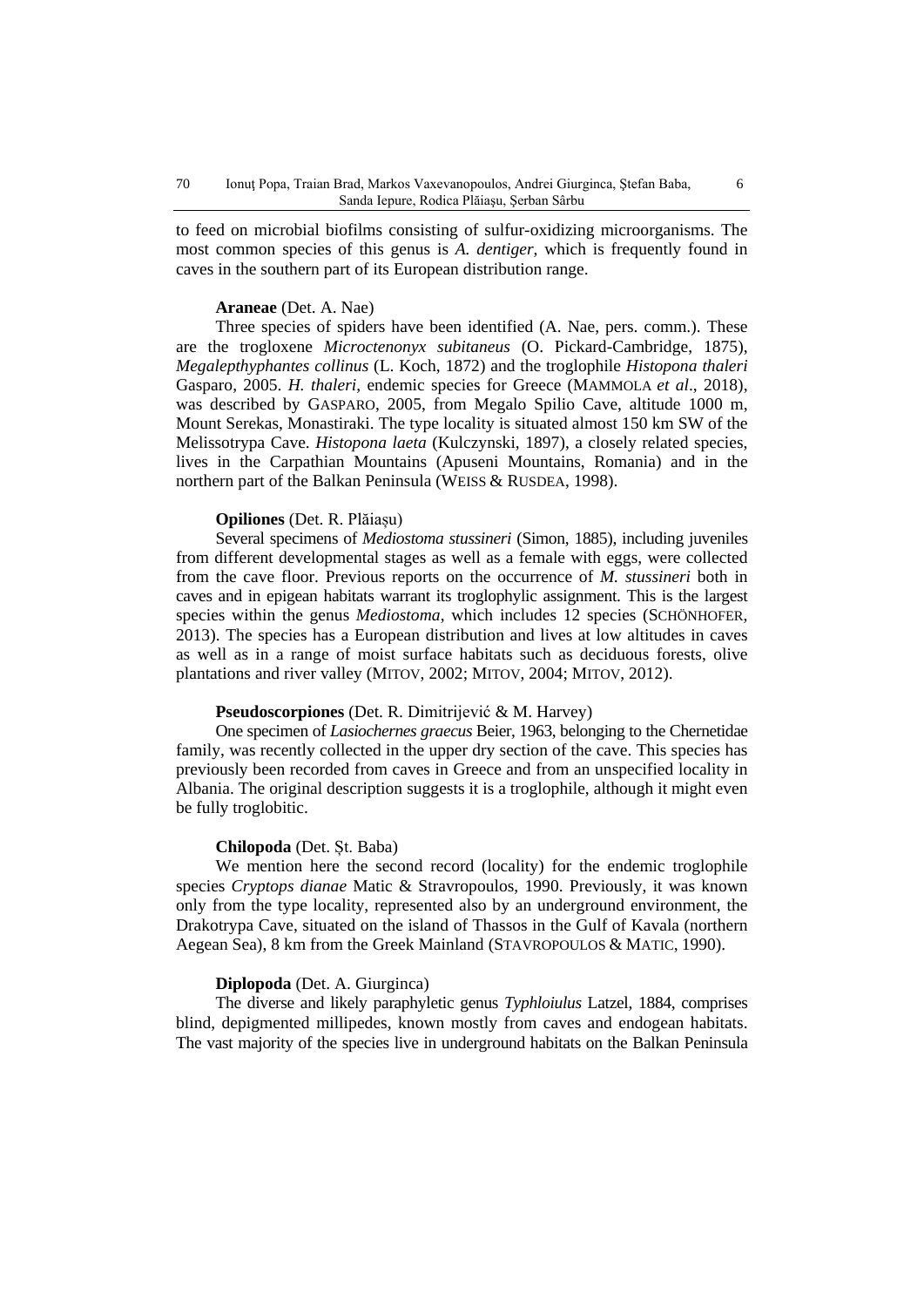(ANTIĆ *et al*., 2018), but the genus is known also from the Apennine Peninsula, the Alps, and the Carpathians. Up to now, the genus consisted of 37 species, including four hydrophilous cave-dwellers (a very rare lifestyle among millipedes) from the Carpatho-Balkan Arc, the Dinarides, and northeastern Italy (ANTIĆ *et al*., 2017; VAGALINSKI *et al*., 2015). *Typhloiulus gellianae* Makarov & Rada, 2006 (Fig. 2) was described from the Jama u Kukljici Pit, Island of Ugljan, Croatia, by Makarov and Rada in 2006 and was considered an endemic and relict species (MAKAROV *et al*., 2006). It is distinguished, among all, by the shape of the velum: wide, triangular, ending in a simple spine, characteristics that are obvious in the population inhabiting Melissotrypa Cave (see Fig. 2). We have to point out that this is the first time when the species was found outside of its type locality. Its presence in this cave means that its distribution cannot be considered as "restricted to the cave-system on an island in Middle Dalmatia" (MAKAROV *et al*., 2006), but as endemic for the Balkan Peninsula, if further findings endorse it.

# **Collembola** (Det. I. Popa)

Two troglophile species of Collembola, *Ceratophysella denticulata* (Bagnall, 1941) and *Deuteraphorura scotaria* (Gisin, 1954), and one troglobiont, *Pseudacherontides spelaeus* (Ionesco, 1922) (Fig. 3), were identified. Of them, the most interesting one is the guanophilous *P. spelaeus.* This blind and depigmented species is characteristic for fresh guano deposits, where it sometimes forms populations of thousands of individuals. It prefers guano with a pH of 6.5-7.5. In Romania, it was also found in M.S.S. in the Motru Mare area, at depths of 0.3-0.7 m (GRUIA & ILIE, 2000-2001, NITZU *et al*., 2010). *P. spelaeus* is known only from Romania, Bulgaria and Spain. Greece is the least colembologically surveyed country in the whole of Europe (RAMEL *et al*., 2008). For this reason, we believe this could be the first record of *P. spelaeus* for Greece. Another guanophilous species, *C. denticulata*, was collected near guano piles in the intermediary zone of the cave. It has affinities for mold-covered guano (constant species in the guano synusia) and can be found also on rotten bat corpses. Outside of caves it was found in endogeous, lapidicolous and lithoclasicolous wet zones, including river and lake shores (GRUIA & ILIE, 2000-2001). *D. scotaria*, with a Palaearctic distribution, is a saprophagous species that can be found in the vestibular and intermediary zone of the caves (GRUIA, 2000).

# **Coleoptera** (Det. E. Nitzu)

The terrestrial species of Coleoptera are represented by the trogloxene *Falagrioma thoracica* (Stephens, 1832), *Catops nigricans* (Spence, 1815) and the subtroglophile *Aglenus brunneus* (Gyllenhal, 1813). *F. thoracica* is widespread in Europe, but relatively rare in all its distributional range (FREUDE *et al*., 1974). *C. nigricans*, a saprophagous-necrophagous species with a European distribution, was recorded from caves in Romania by NITZU, 2013. *A. brunneus*, coprophagous (guano deposits) and fungivorous species (DAJOZ, 1977), was recorded in Romania from Limanu Cave, Southern Dobrogea (leg. and det. by E. Nitzu).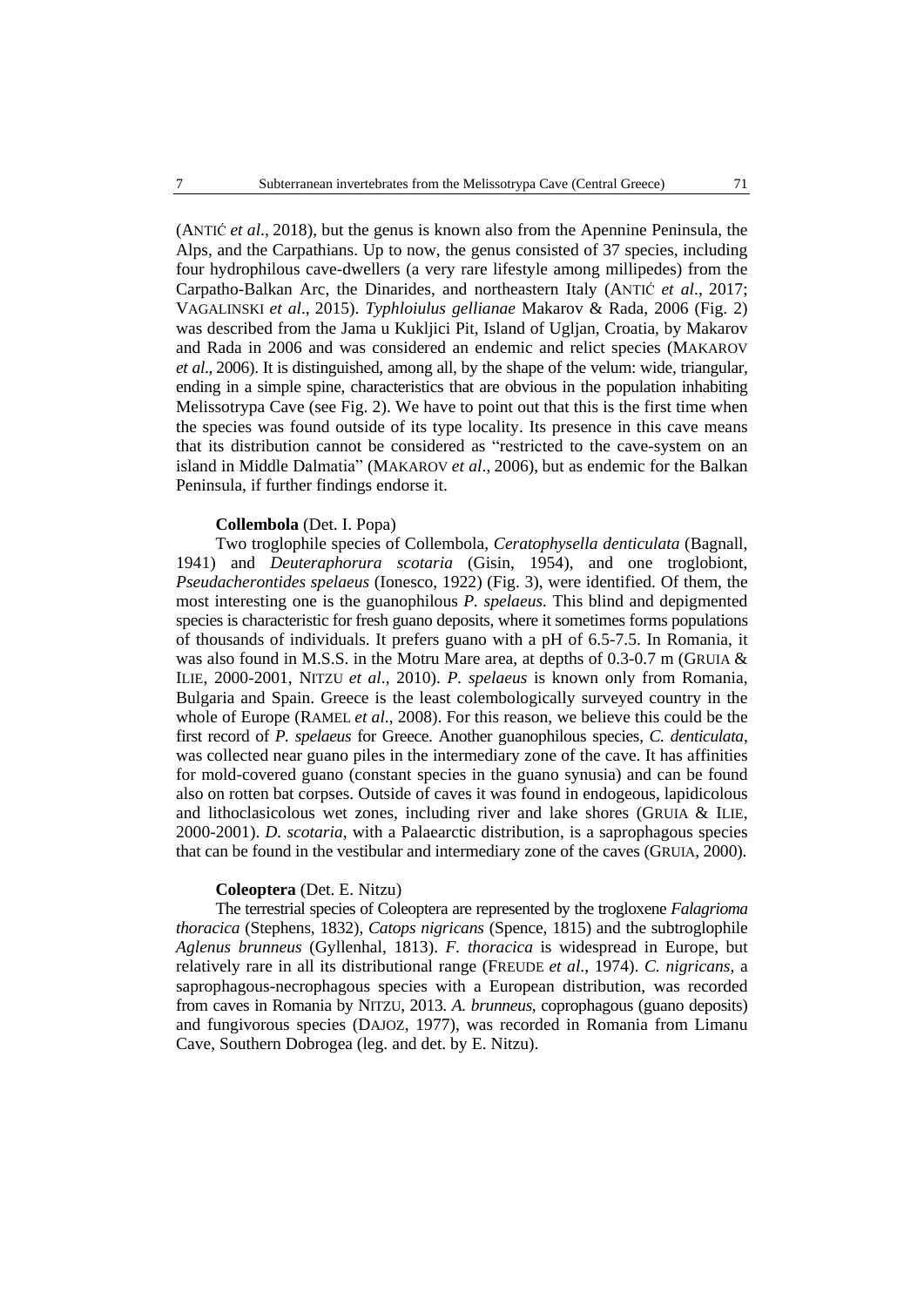

Fig. 2. *Typhloiulus gellianae*, gonopods: A. mesal view; B. lateral view.



Fig. 3. *Pseudacherontides spelaeus*. Dorsolateral habitus, body length 1.56 mm (photo by E. Nitzu).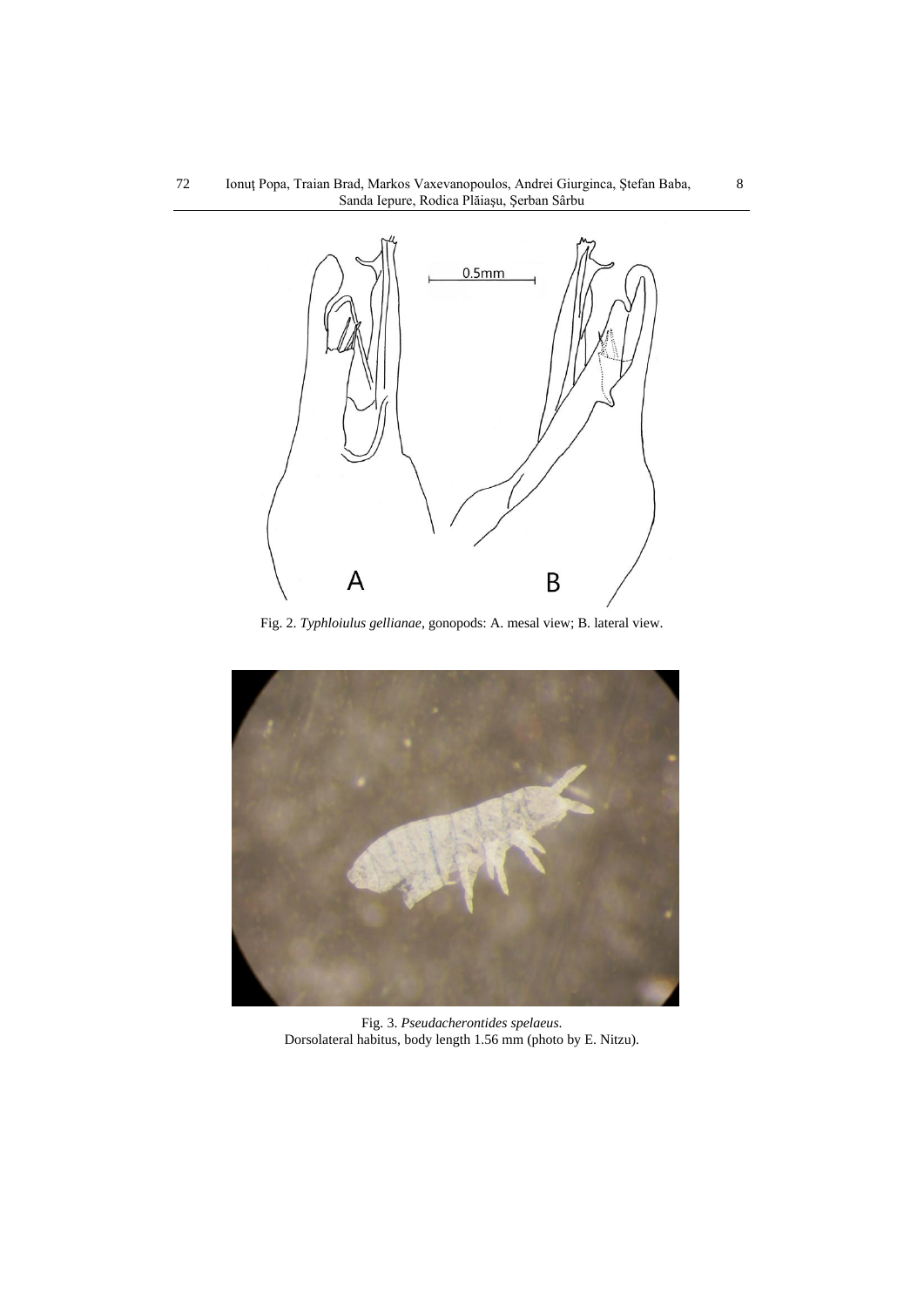| anı |  |
|-----|--|
|-----|--|

List of aquatic species from the Melissotrypa Cave

| Species                                                                                                                                                      | Sulfidic Lake                | Non-sulfidic lakes          |
|--------------------------------------------------------------------------------------------------------------------------------------------------------------|------------------------------|-----------------------------|
| <b>Phylum Platyhelminthes</b><br>Subphylum Turbellaria<br>Ord. Seriata<br>Fam. Dendrocoelidae<br>Dendrocoelum sp.*                                           | Present                      | Absent                      |
| <b>Phylum Annelida</b><br>Cls. Oligochaeta<br>Ord. Haplotaxida<br>Fam. Haplotaxidae<br>Haplotaxis sp.*<br>Delaya sp.*                                        | Present<br>Present           | Present<br>Present          |
| <b>Phylum Mollusca</b><br>Cls. Gastropoda<br>Ord. Littorinimorpha<br>Fam. Moitessieriidae<br>Iglica hellenica*<br>Fam. Hydrobiidae<br>Daphniolla magdalenae* | Present<br>Present           | Present<br>Present          |
| <b>Subphylum Crustacea</b><br>Cls. Ostracoda<br>Ord. Podocopida<br>Fam. Cyprididae<br>Mixtacandona sp.                                                       | Present                      | Present                     |
| Cls. Maxillopoda<br><b>Subcls. Copepoda</b><br>Ord. Cyclopoida<br>Fam. Cyclopidae<br>Tropocyclops prasinus<br>Acantocyclops sp.<br>Diacyclops magii          | Present<br>Present<br>Absent | Absent<br>Absent<br>Present |
| Ord. Harpacticoida<br>Fam. Ectinosomatidae<br>Pseudectinosoma reductum<br>Fam. Parastenocarididae g. sp.                                                     | Absent<br>Absent             | Present<br>Present          |
| Cls. Malacostraca<br>Ord. Isopoda<br>Fam. Cirolanidae<br>Turcolana lepturoides*                                                                              | Present                      | Present                     |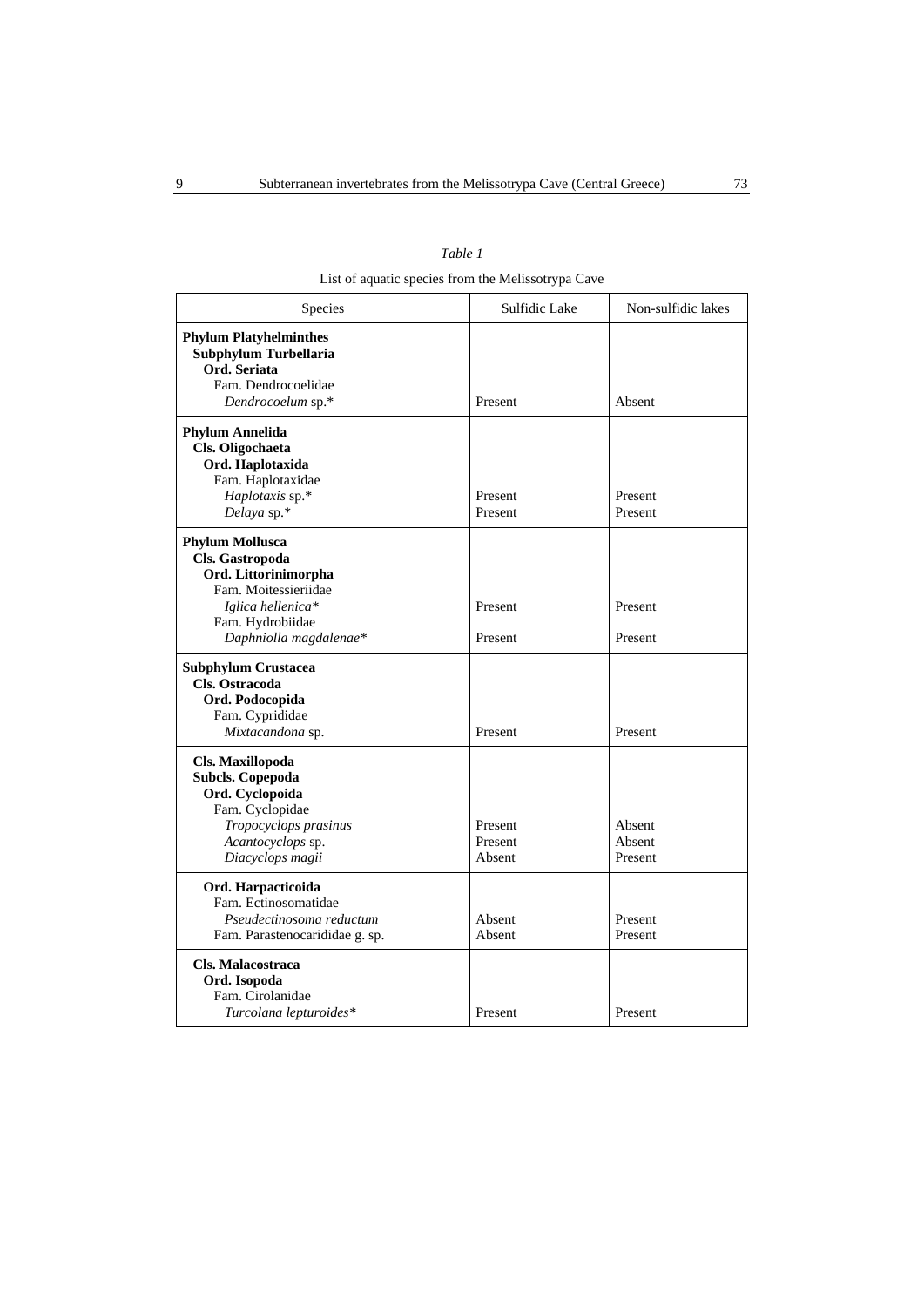#### Ionuţ Popa, Traian Brad, Markos Vaxevanopoulos, Andrei Giurginca, Ştefan Baba, 10 Sanda Iepure, Rodica Plăiaşu, Şerban Sârbu 74

# *Table 1* (continued)

|                           |         | <i>rapie i</i> communed |
|---------------------------|---------|-------------------------|
| Ord. Amphipoda            |         |                         |
| Fam. Bogidiellidae g. sp. | Absent  | Present                 |
| Fam. Niphargidae          |         |                         |
| Niphargus gammariformis   | Present | Present                 |
| Niphargus lindbergi       | Absent  | Present                 |
| Niphargus jovanovici      | Absent  | Present                 |
|                           |         |                         |

\*the species marked with asterisk are endemic for the Melissotrypa Cave; noteworthy is the fact that they all occur in sulfidic waters.

| <b>Systematic Classification</b>                             | Species                                                  |
|--------------------------------------------------------------|----------------------------------------------------------|
| Cls. Malacostraca<br>Ord. Isopoda<br>Fam. Trichoniscidae     | Androniscus sp.                                          |
| Cls. Arachnida<br>Ord. Araneae<br>Fam. Linyphiidae           | Microctenonyx subitaneus<br>Megalepthyphantes collinus   |
| Fam. Agelenidae                                              | Histopona thaleri                                        |
| <b>Ord. Opiliones</b><br>Fam. Nemastomatidae                 | Mediostoma stussineri                                    |
| Ord. Pseudoscorpiones<br>Fam. Chernetidae                    | Lasiochernes graecus                                     |
| Cls. Chilopoda<br>Ord. Scolopendromorpha<br>Fam. Cryptopidae | Cryptops dianae                                          |
| Cls. Diplopoda<br>Ord. Julida<br>Fam. Julidae                | Typhloiulus gellianae                                    |
| Cls. Collembola<br>Ord. Poduromorpha<br>Fam. Hypogastruridae | Ceratophysella denticulata<br>Pseudacherontides spelaeus |
| Fam. Onychiuridae                                            | Deuteraphorura scotaria                                  |
| <b>Cls. Insecta</b><br>Ord. Coleoptera<br>Fam. Staphylinidae | Falagrioma thoracica                                     |
| Fam. Leiodidae                                               | Catops nigricans                                         |
| Fam. Salpingidae                                             | Aglenus brunneus                                         |

| Table 2                                                |
|--------------------------------------------------------|
| List of terrestrial species from the Melissotrypa Cave |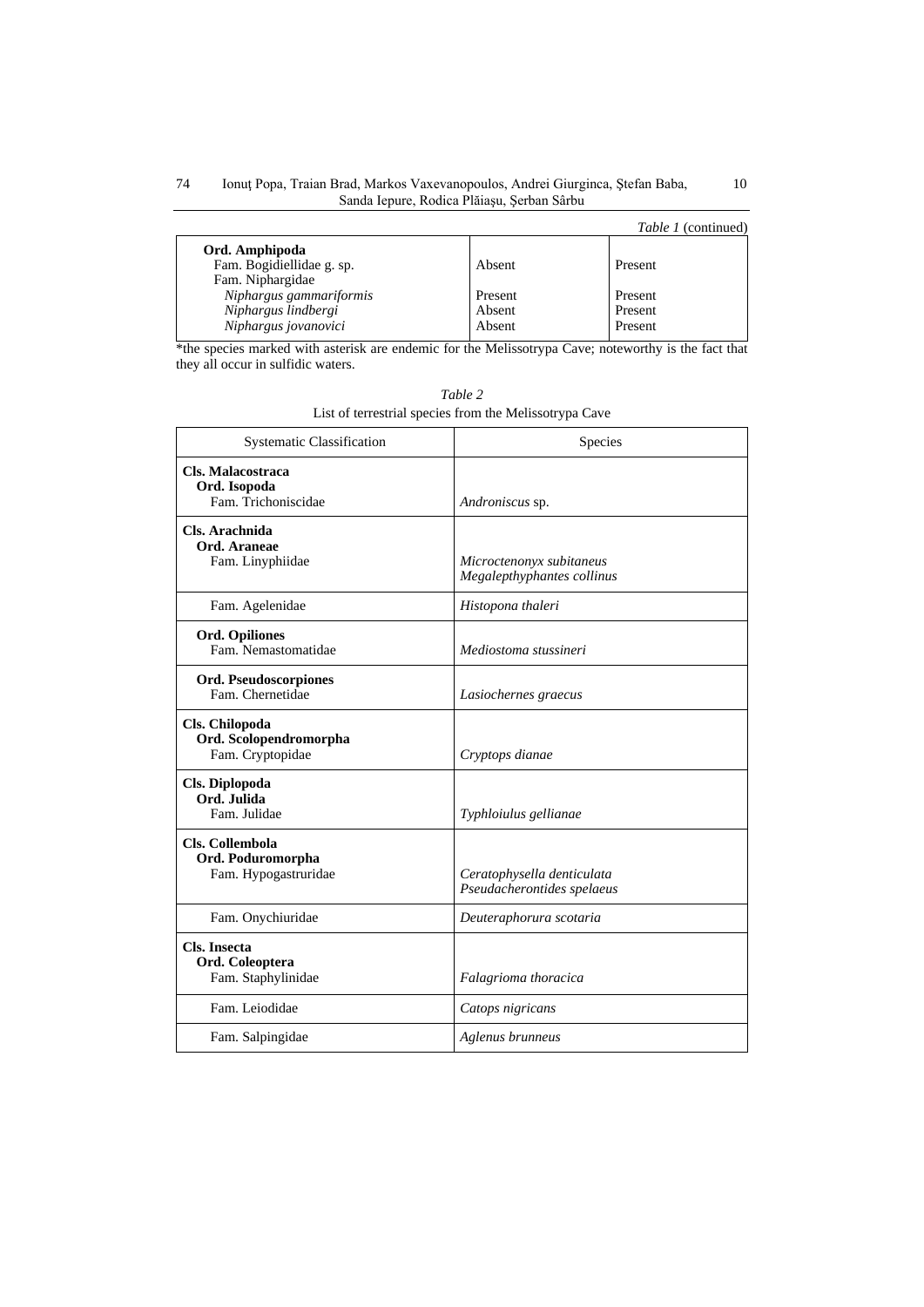#### **4. CONCLUSIONS**

Melissotrypa Cave is one of the very few caves in the world, where the subterranean community relies on autochthonous food produced chemoautotrophically by sulfur-oxidizing bacteria. The rich and diverse aquatic community inhabiting the Sulfidic Lake and the two non-sulfidic lakes comprises 16 species, eight of which (50%) are new for science and endemic to this cave. The unusually high densities of aquatic fauna observed in the Sulfidic Lake are the consequence of the presence of sulfur-oxidizing chemoautotrophic microorganisms in this lake. These microorganisms form microbial biofilms that float on the water surface and cover the limestone walls in and around the lake. The complex food web from the Sulfidic Lake consists of a large variety of microorganisms, both prokaryotic (bacteria and Archaea) and eukaryotic (Protozoa), worms, snails, and crustacean species that create various niches in this peculiar cave ecosystem. Melissotrypa Cave offers a unique opportunity: within the same cave one can compare the less common case of a chemoautotrophically based cave community relying on autochthonous food production by sulfur oxidizing bacteria, with the more commonly encountered photoautotrophically based cave community relying on allochthonous food production by surface green plants. Stable isotope studies that are being conducted currently will provide a better understanding of the food web structure in Melissotrypa Cave. Among the terrestrial species inhabiting Melissotrypa Cave, only *Cryptops dianae* and *Histopona thaleri* are endemic for Greece. This may be explained by the large cave entrance that acts as a trap for copious amounts of surface detritus as well as for surface terrestrial species.

*Acknowledgements*: The authors would like to thank the members of the speleological clubs from Thessaloniki and Volos, and the members of the GESS club for their help with the field work. Special thanks to D. Pegulescu, A. Levandis, M. Baciu, S. Gattagupta, J-F Flot and C. Chaveau for their assistance with the field work, underwater exploration, and sample analysis. We thank D.M.P. Galasi, P. Martin, E. Nitzu, A. Nae, G.A. Stocchino, G. Gentile and C. Fiser for their help with the identification of the cave fauna. This research was performed without financial support and the field trip expenses were covered by each participant.

#### **REFERENCES**

- ANTIĆ, D.Ž., DUDIĆ, B.D., GAJIĆ, M.R. & LUČIĆ, L.R., *The first hydrophilous cave-dwelling millipede from Serbia* – Typhloiulus balcanicus *sp. nov. (Diplopoda, Julida, Julidae)*. Zootaxa, 4226 (1), 137-143, 2017.
- ANTIĆ, D., DRAŽINA, T., RAĐA, T., LUČIĆ, L. R. & MAKAROV, S.E., *Review of the genus* Typhloiulus *Latzel, 1884 in the Dinaric region, with a description of four new species and the first description of the male of* Typhloiulus insularis *Strasser, 1938 (Diplopoda: Julida: Julidae).* Zootaxa 4455 (2): 258-294, 2018.
- BORKO, S., COLLETTE, M., BRAD, T., ZAKSEK, V., FLOT, J.-F., VAXEVANOPOULOS, M., SARBU, S.M. & FISER, C., *Amphipods in a Greek cave with sulphidic and non-sulphidic water: phylogenetically clustered and ecologically divergent.* Systematics and Biodiversity 1-15, 2019.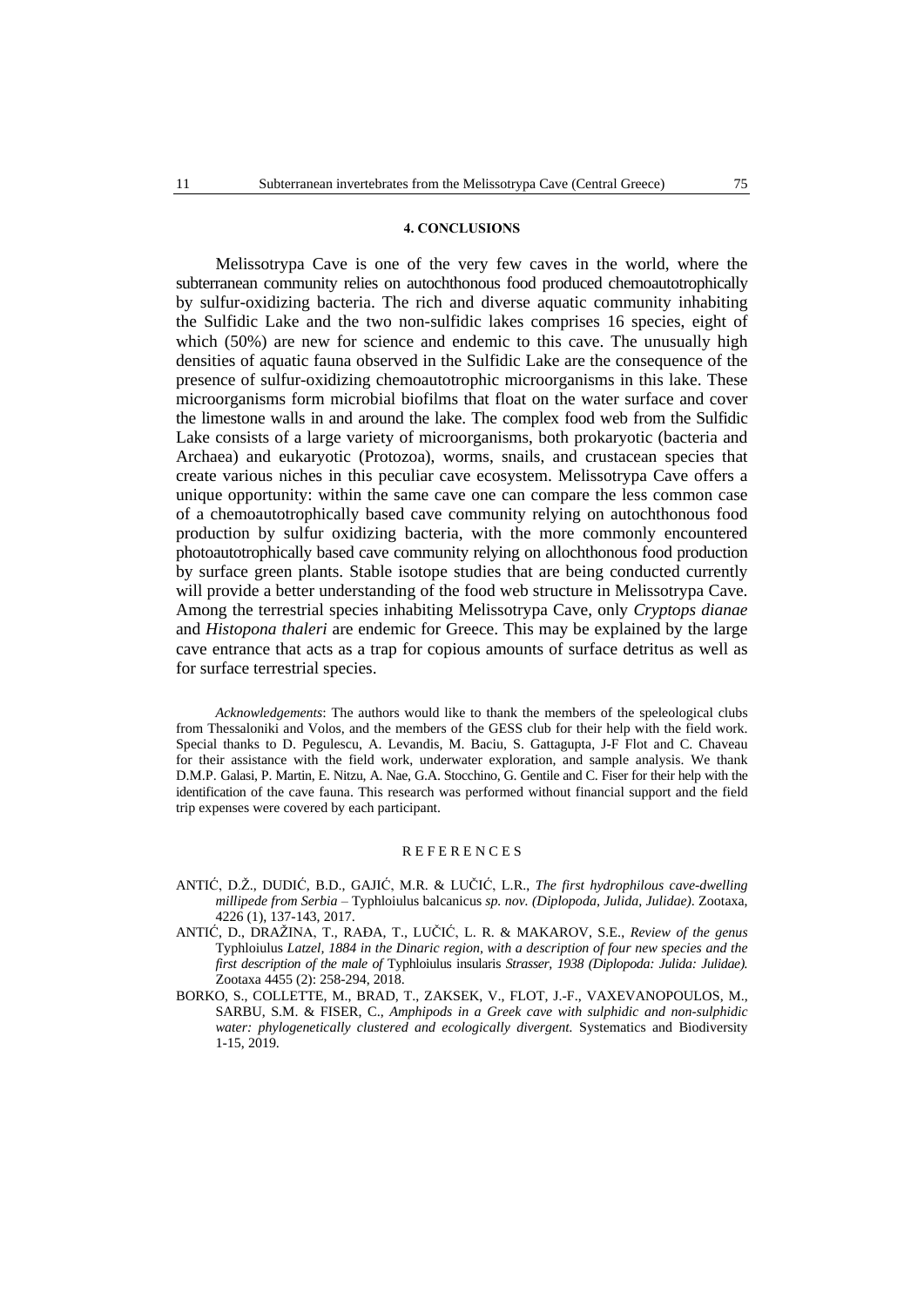CULVER, D.C., PIPAN, T., *The Biology of Caves and Other Subterranean Habitats*. Oxford University Press, New York, 2009.

DAJOZ, R., *Coléoptères Colydiidae et Anommatidae Paléarctiques*., 275 p., 1977.

FALNIOWSKI, A. & SARBU, S., *Two new truncatelloidea species from melissotrypa cave in Greece (Caenogastropoda)*. ZooKeys, 2015(530), 1-14, 2015.

FREUDE, H., HARDE, W., LOHSE, G.A., *Die Käfer Mitteleuropas, 5, Staphylinidae II*, 380 p., 1974.

- GASPARO, F., *Note sulle Histopona Thorell, 1869, del gruppo myops di Grecia, con descrizione di una nuova specie cavernicola (Araneae, Agelenidae).* Atti e Memorie della Commissione Grotte "E. Boegan", 40: 17-35, 2005.
- GRUIA, M., *Collembola of the karstic system of Romania*. Memoires de Biospeologie 27: 53-60, 2000.
- GRUIA, M. & ILIE, V., *Collembola of the karstic system of Romania (II).* Travaux de l'Institut de Speologie "Emile Racovitza", 39-40: 59-114, 2000-2001.
- HUTCHINS, B.T., SUMMERS ENGEL, A., NOWLIN, W.H., SCHWARTZ, B.F., *Chemolithoautotrophy supports macroinvertebrate food webs and affects diversity and stability in groundwater communities.* Ecology, 97, 1530-1542, 2016.
- IEPURE, S., NAMIOTKO, T., MONTANARI, A., BRUGIAPAGLIA, E., MAINIERO, M., MARIANI, S. & FIEBIG, M., *A comparison of modern and fossil ostracods from Frasassi Cave system (northeastern Apennines, Italy) to infer past environmental conditions*. Geophysical Research Abstracts, EGU General Assembly 2012, 14, EGU2012–11662-2, 2012.
- MAKAROV, S., RAĐA, T., TOMIĆ, V., MITIĆ, B. & VUJČIĆ-KARLO, S., Typhloiulus gellianae *n. sp., a new cave-dwelling diplopod from Croatia (Myriapoda, Diplopoda, Julidae)*. Periodicum Biologorum, 108 (1), 97-99, 2006.
- MAMMOLA, S., CARDOSO, C., RIBERA, C., PAVLEK, M., ISAIA, M., *A synthesis on cave-dwelling spiders in Europe*. J. Zool. Sys. Evol. Res. 1-16, 2018.
- MAZZINI, I., MARRONE, F., ARCULEO, M., ROSSETTI, G., *Revision of recent and fossil* Mixtacandona *Klie 1938 (Ostracoda, Candonidae) from Italy, with description of a new species*. Zootaxa 4221 (3): 323-340, DOI: 10.5281/zenodo.250270, 2017.
- MEISCH, C., *Süsswasserfauna von Mitteleuropa*. Vol. 8/3: Freshwater Ostracoda of western and central Europe. Spektrum Akademischer Verlag, Gustav Fischer, Heidelberg, Berlin, 522 pp., 2000.
- MITOV, P.G., *Rare and endemic harvestmen (Opiliones, Arachnida) species from the Balkan Peninsula. I. On* Mediostoma stussineri *(Simon, 1885) (Nemastomatidae) – a new species and genus for the Bulgarian fauna.* Linzer Biol Beitr 35: 273-288, 2002.
- MITOV, P.G., *Harvestmen (Arachnida: Opiliones) of the Eastern Rhodopes (S Bulgaria)*, 2004 In: Beron, P. & Popov, A. (Eds.), Biodiversity of Bulgaria, 2. Biodiversity of Eastern Rhodopes (Bulgaria and Greece). Pensoft & Nat. Mus. Natur. Hist., Sofia, pp. 167-179.
- MITOV, P.G., *Harvestmen (Arachnida: Opiliones) of the Eastern Rhodopes (Bulgaria)*, 2004 In: MITOV, P.G., *Four new harvestmen records from Turkey (Arachnida: Opiliones).* Serket, 13 (1/2), 73-82, 2012.
- NITZU, E., *The Cholevinae of Romania (exclusive of Leptodirini) (Coleoptera, Leiodidae) with special reference to the hypogeal records*. Zootaxa, 3620(3): 351-378, 2013.
- NITZU, E., NAE, A., GIURGINCA, A. & POPA, I., *Invertebrate communities from the mesovoid shallow substratum from the Carpatho – Euxinic space: ecofaunistic and zoogeographic analysis*. Travaux de l'Institut de Speologie "Emile Racovitza", 49: 41-79, 2010.
- PETERSON, D.E., FINGER, K.L., IEPURE, S., MARIANI, S., MONTANARI, A. & NAMIOTKO, T., *Ostracod assemblages in the Frasassi Caves and adjacent sulfidic spring and Sentino River in the northeastern Apennines of Italy*. Journal of Cave and Karst Studies, 75, 12-27, 2013.
- POR, F.D., *Ophel: A groundwater biome based on chemoautotrophic resources. The global significance of the Ayyalon cave finds*. Israel. Hydrobiologia, 592, 1-10, 2007.
- POR, F.D., DIMENTMAN, C., FRUMKIN, A. & NAAMAN, I., *Animal life in the chemoautotrophic ecosystem of the hypogenic groundwater cave of Ayyalon (Israel): A summing up*. Natural Sciences, 5(4A), 7-13, 2013.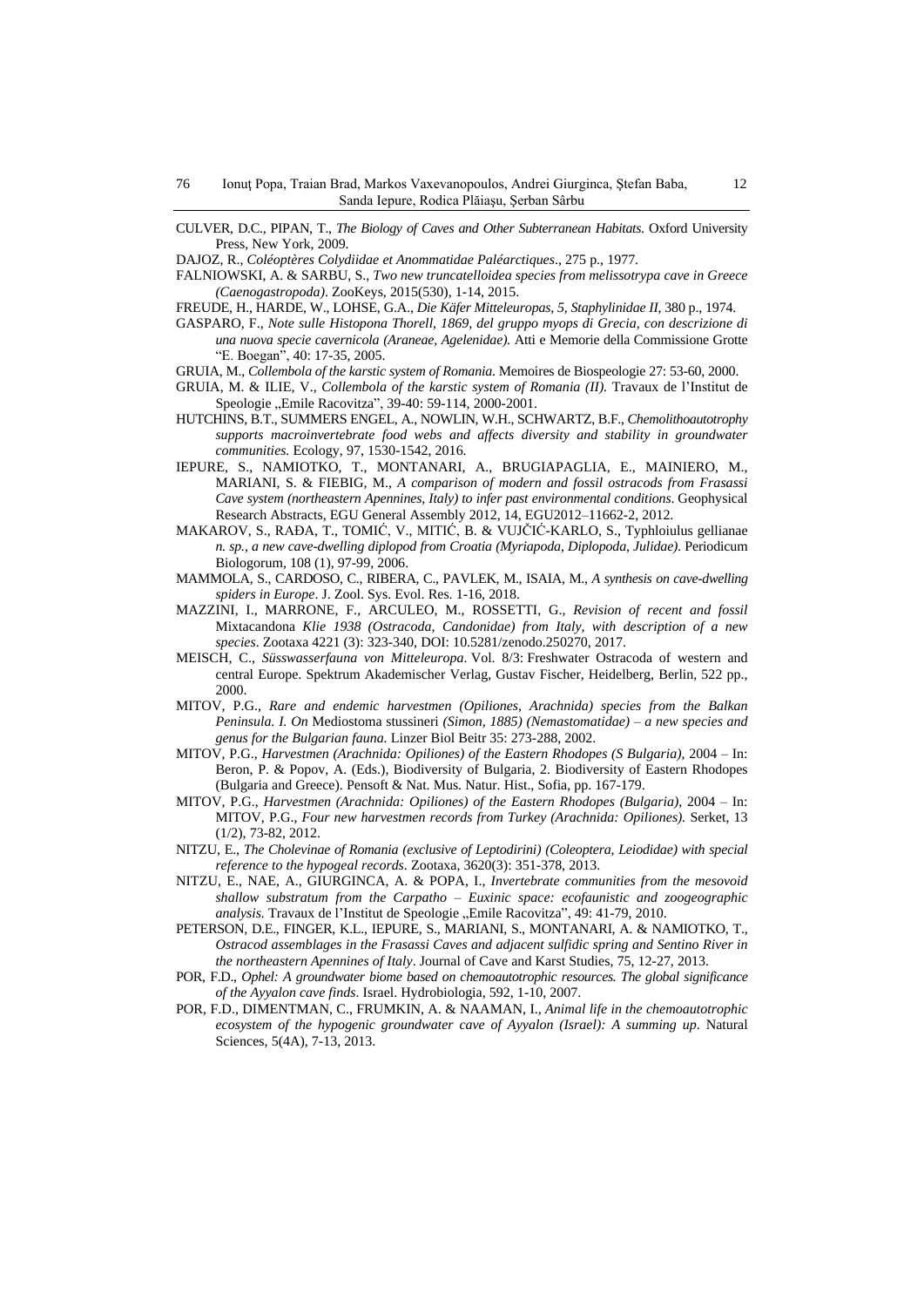- PREVORČNIK, S., KONEC, M. & SKET, B., *The first Turcolana Argano & Pesce, 1980 (Isopoda: Cirolanidae) from the Greek mainland*. Zootaxa, 4170(1), 125-136, 2016.
- RAMEL, G., BAQUERO, E. & JORDANA, R., *Biodiversity of the Collembola Fauna of Wetland Kerkini (N. Greece), with description of the sexual dimorphism of Entomobrya atrocincta Schött 1896 (Collembola: Entomobryomorpha)*. Ann. soc. entomol. Fr. (n.s.), 44 (1) : 113-128, 2008.
- SARBU, S.M., *Movile Cave: a chemoautotrophically based groundwater ecosystem. Subterranean ecosystems*. In: *Subterranean ecosystems* (eds Wilkens H, Culver DC, Humphreys W), pp. 319–343. Elsevier Academic Press, Amsterdam, 2000.
- SARBU, S.M., GALDENZI, S., MENICHETTI, M., GENTILE, G., *Geology and biology of the Frasassi caves in central Italy: an ecological multi-disciplinary study of a hypogenic underground karst system*. In: *Subterranean ecosystems* (eds Wilkens H, Culver D, Humphreys W), Elsevier, Amsterdam, 2000.
- SARBU, S.M., KANE, T.C. & KINKLE, B.K., *A chemoautotrophically based groundwater ecosystem*. *Science*, 272:1953-1955, 1996.
- SCHÖNHOFER, A.L., *A taxonomic catalogue of the Dyspnoi Hansen and Sørensen, 1904 (Arachnida: Opiliones)*. Zootaxa 3679: 1-68, 2013.
- STAVROPOULOS, G., MATIC, Z., *Nouvelles contributions á l'étude de la faune des Chilopodes (Chilopoda) de Grèce* (II). Biologia Gallo-Hellenica, Athína, 17: 37-47, 1990.
- STOCCHINO, G.A., SLUYS, R., KAWAKATSU, M., SARBU, S.M., MANCONI, R., *A new species of freshwaterflatworm (Platyhelminthes, Tricladida, Dendrocoelidae) inhabiting a chemoautotrophic groundwater ecosystem in Romania*. Eur J Taxon 342:1-21, 2017a.
- STOCCHINO, G.A., SLUYS, R., MONTANARI, A., MANCONI, R., *A new species of stygobiont freshwater planarian (Platyhelminthes, Tricladida) from a chemoautotrophic ecosystem: the Frasassi karst in Italy.* Zootaxa 4323 (4): 547-560, 2017b.
- VAGALINSKI, B., STOEV, P. & ENGHOFF, H., *A review of the millipede genus* Typhloiulus *Latzel, 1884 (Diplopoda: Julida: Julidae), with a description of three new species from Bulgaria and Greece*. Zootaxa, 3999 (3), 334-362, 2015.
- VAXEVANOPOULOS, M., *Tectonic conditions in the speleogenetic process of Melissotripa cave in Kefalovriso of Elassona (Central Greece).* MSc Thesis, School of Geology, Aristotle University of Thessaloniki, Greece, pp 1-105, (in Greek), 2006.
- WEISS, I., RUSDEA, E., *Validierung der endemischen Trichterspinne Histopona laeta (Kulczynski, 1897) mit Erstbescheibung des Männchens (Arachnida: Araneae: Agelenidae*. Mauritania (Altenburg) 16: 515-520, 1998.
- WORLD SPIDER CATALOG. Version 19.5. Natural History Museum Bern, online at http://wsc.nmbe.ch, accessed on {26.11.2018}. doi: 10.24436/2, [https://wsc.nmbe.ch/.](https://wsc.nmbe.ch/)

¹ *"Emil Racoviţă" Institute of Speleology, Romanian Academy, "13 Septembrie" St, 050711 Bucharest, Romania E-mail: [ionutpopaag@yahoo.com](mailto:ionutpopaag@yahoo.com)*

² *"Emil Racoviţă" Institute of Speleology, Romanian Academy, Cluj-Napoca, Romania E-mail: traian99@gmail.com*

> <sup>3</sup> *Volos Natural History Museum Mikrasiaton 1, 38333, Volos, Greece. E-mail: vaxevanopoulos@gmail.com*

<sup>4</sup>*Cavanilles Institute of Biodiversity and Evolutionary Biology, University of Valencia, José Beltrán 15 Martínez, 2, 46980 Paterna, Valencia, Spain 16 E-mail: sanda.iepura@uv.es*